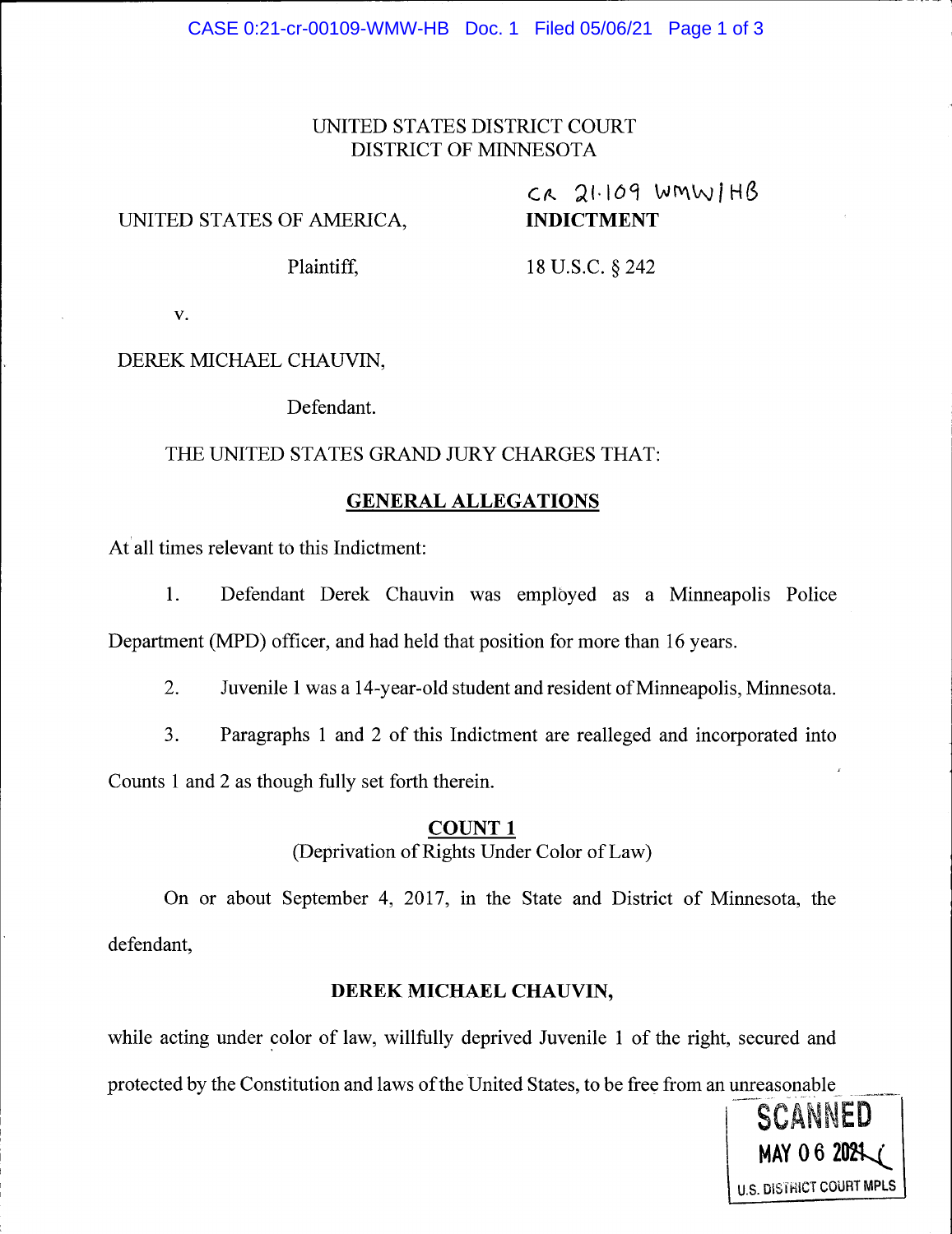#### United States v. Derek Michael Chauvin

seizure, which includes the right to be free from the use of unreasonable force by a police officer. Specifically, Defendant Chauvin, without legal justification, held Juvenile I by the throat and struck Juvenile 1 multiple times in the head with a flashlight. This offense included the use of a dangerous weapon—a flashlight—and resulted in bodily injury to Juvenile 1.

All in violation of Title 18, United States Code, Section 242.

#### COUNT 2

(Deprivation of Rights Under Color of Law)

On or about September 4, 2017, in the State and District of Minnesota, the defendant,

#### DEREK MICHAEL CHAUVIN,

while acting under color of law, willfully deprived Juvenile 1 of the right, secured and protected by the Constitution and laws of the United States, to be free from an unreasonable seizure, which includes the right to be free from the use of unreasonable force by a police officer. Specifically, Defendant Chauvin held his knee on the neck and the upper back of Juvenile 1 even after Juvenile I was lying prone, handcuffed, and unresisting. This offense resulted in bodily injury to Juvenile 1.